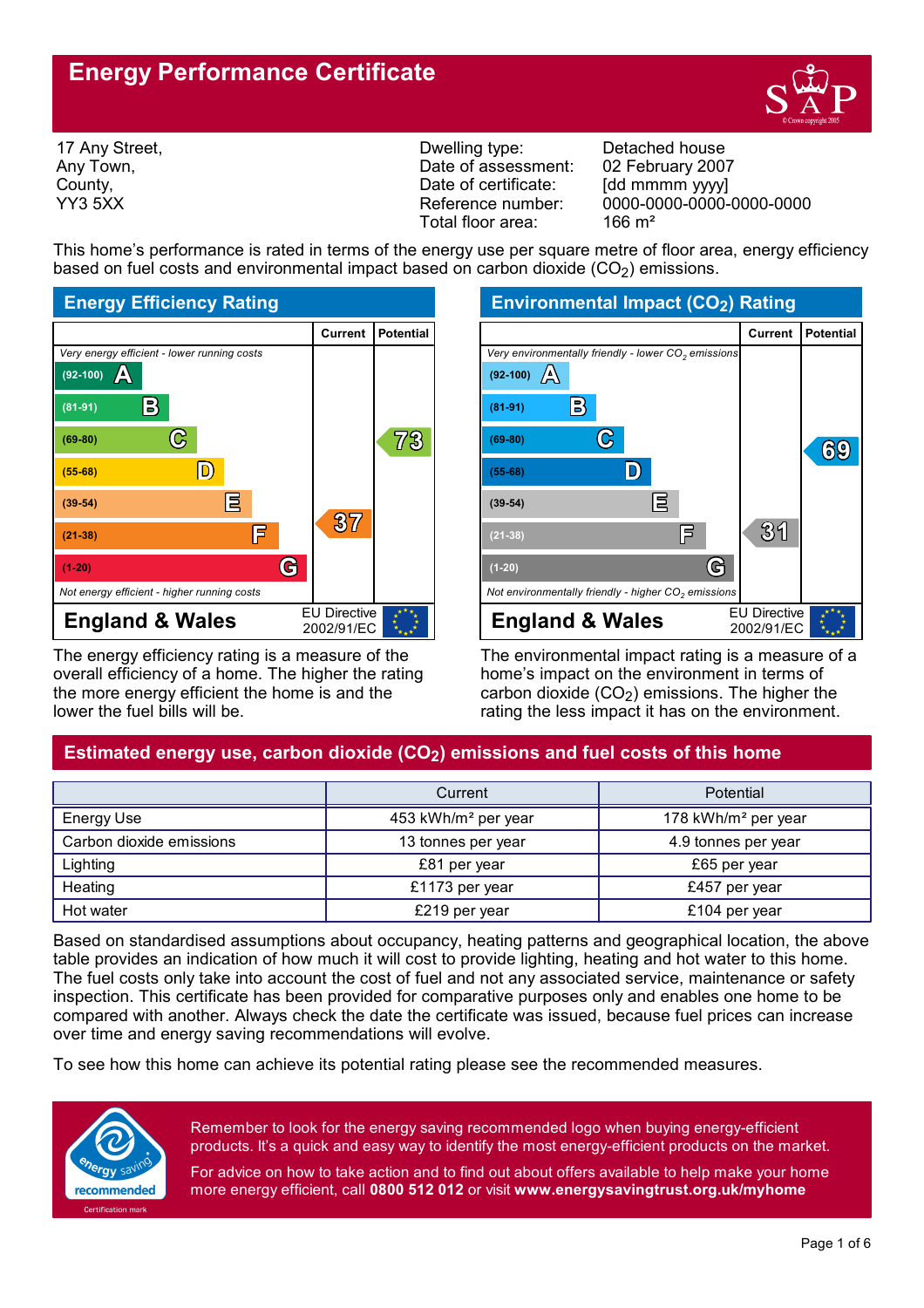# **About this document**

The Energy Performance Certificate for this dwelling was produced following an energy assessment undertaken by a qualified assessor, accredited by [scheme name], to a scheme authorised by the Government. This certificate was produced using the RdSAP 2005 assessment methodology and has been produced under the [regulations]. A copy of the certificate has been lodged on a national register.

| Assessor's accreditation number: | [accredition number] |
|----------------------------------|----------------------|
| Assessor's name:                 | [assessor name]      |
| Company name/trading name:       | [company name]       |
| Address:                         | [company address]    |
|                                  | [address continued]  |
| Phone number:                    | [phone]              |
| Fax number:                      | [ <i>f</i> ax]       |
| E-mail address:                  | [e-mail]             |
| Related party disclosure:        | [disclosure]         |

## **If you have a complaint or wish to confirm that the certificate is genuine**

Details of the assessor and the relevant accreditation scheme are on the certificate. You can get contact details of the accreditation scheme from our website at [website address] together with details of their procedures for confirming authenticity of a certificate and for making a complaint.

## **About the bulding's performance ratings**

The ratings on the certificate provide a measure of the building's overall energy efficiency and its environmental impact, calculated in accordance with a national methodology that takes into account factors such as insulation, heating and hot water systems, ventilation and fuels used. The average energy efficiency rating for a dwelling in England and Wales is band E (rating 46).

Not all buildings are used in the same way, so energy ratings use 'standard occupancy' assumptions which may be different from the specific way you use your building. Different methods of calculation are used for homes and for other buildings. Details can be found at www.communities.gov.uk.

Buildings that are more energy efficient use less energy, save money and help protect the environment. A building with a rating of 100 would cost almost nothing to heat and light and would cause almost no carbon emissions. The potential ratings in the certificate describe how close this building could get to 100 if all the cost effective recommended improvements were implemented.

# **About the impact of buildings on the environment**

One of the biggest contributors to global warming is carbon dioxide. The way we use energy in buildings causes emissions of carbon. The energy we use for heating, lighting and power in homes produces over a quarter of the UK's carbon dioxide emissions and other buildings produce a further one-sixth.

The average household causes about 6 tonnes of carbon dioxide every year. Adopting the recommendations in this report can reduce emissions and protect the environment. You could reduce emissions even more by switching to renewable energy sources. In addition there are many simple every day measures that will save money, improve comfort and reduce the impact on the environment, such as:

- Check that your heating system thermostat is not set too high (in a home, 21°C in the living room is suggested) and use the timer to ensure you only heat the building when necessary.
- Make sure your hot water is not too hot a cylinder thermostat need not normally be higher than 60°C.
- Turn off lights when not needed and do not leave appliances on standby. Remember not to leave chargers (e.g. for mobile phones) turned on when you are not using them.

## **Visit the Government's website at www.communities.gov.uk to:**

- Find how to confirm the authenticity of an energy performance certificate
- Find how to make a complaint about a certificate or the assessor who produced it
- Learn more about the national register where this certificate has been lodged
- Learn more about energy efficiency and reducing energy consumption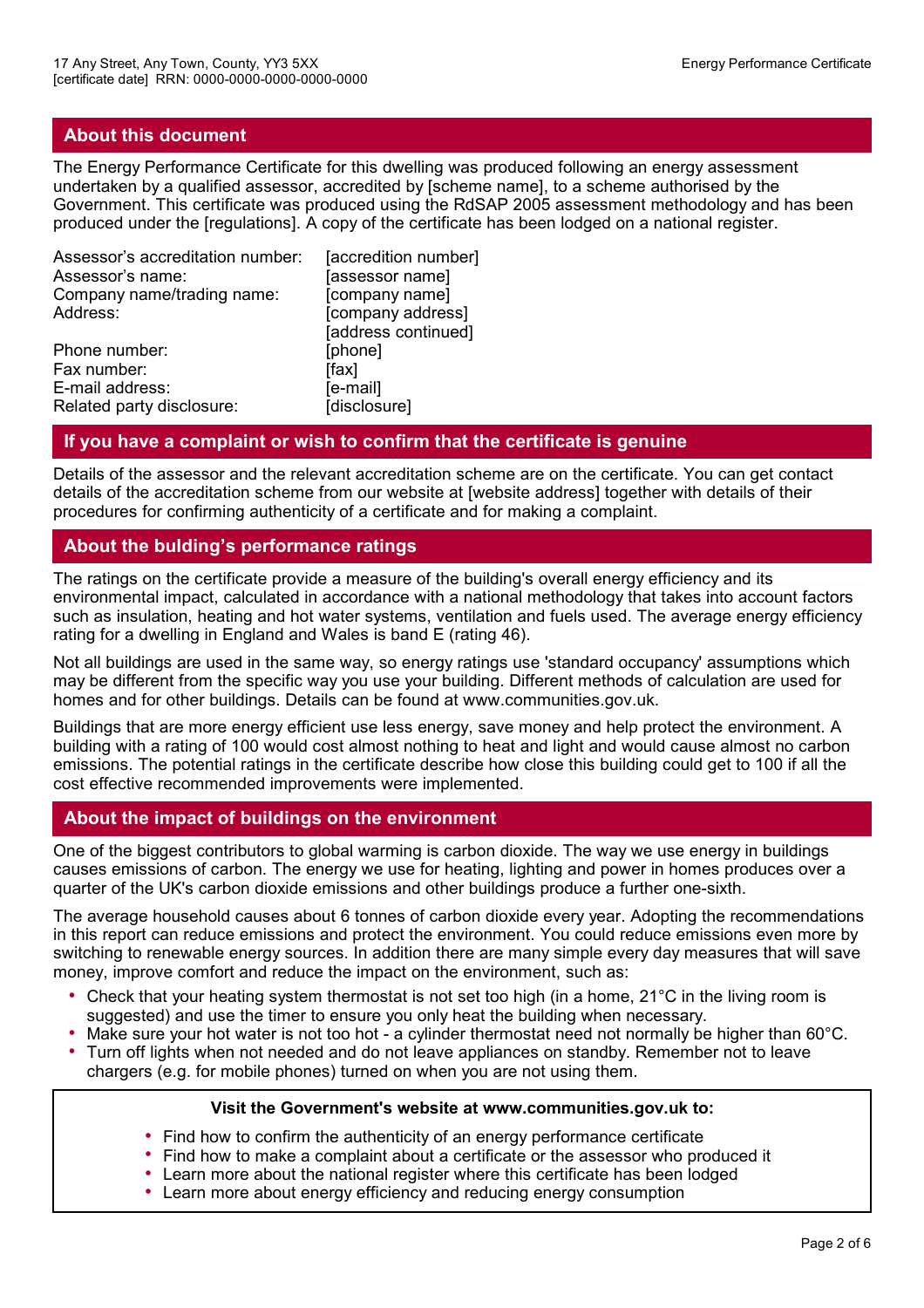# **Recommended measures to improve this home's energy performance**

County, YY3 5XX

17 Any Street, Date of certificate: [dd mmmm yyyy]

Any Town, Reference number: 0000-0000-0000-0000-0000

# **Summary of this home's energy performance related features**

The following is an assessment of the key individual elements that have an impact on this home's performance rating. Each element is assessed against the following scale: Very poor / Poor / Average / Good / Very good.

| Element                                   |                                             | Current performance      |               |
|-------------------------------------------|---------------------------------------------|--------------------------|---------------|
|                                           | Description                                 | <b>Energy Efficiency</b> | Environmental |
| Walls                                     | Cavity wall, as built (no insulation)       | Poor                     | Poor          |
| Roof                                      | Pitched, 250 mm loft insulation             | Good                     | Good          |
| Floor                                     | Solid, no insulation (assumed)              |                          |               |
| Windows                                   | Partial double glazing                      | Poor                     | Poor          |
| Main heating                              | Boiler and radiators, mains gas             | Average                  | Average       |
| Main heating controls                     | Programmer, room thermostat and TRVs        | Average                  | Average       |
| Secondary heating                         | None                                        |                          |               |
| Hot water                                 | From main system, no cylinderstat           | Poor                     | Poor          |
| Lighting                                  | Low energy lighting in 75% of fixed outlets | Very good                | Very good     |
| Current energy efficiency rating          |                                             | F 37                     |               |
| Current environmental impact (CO2) rating |                                             |                          | F 31          |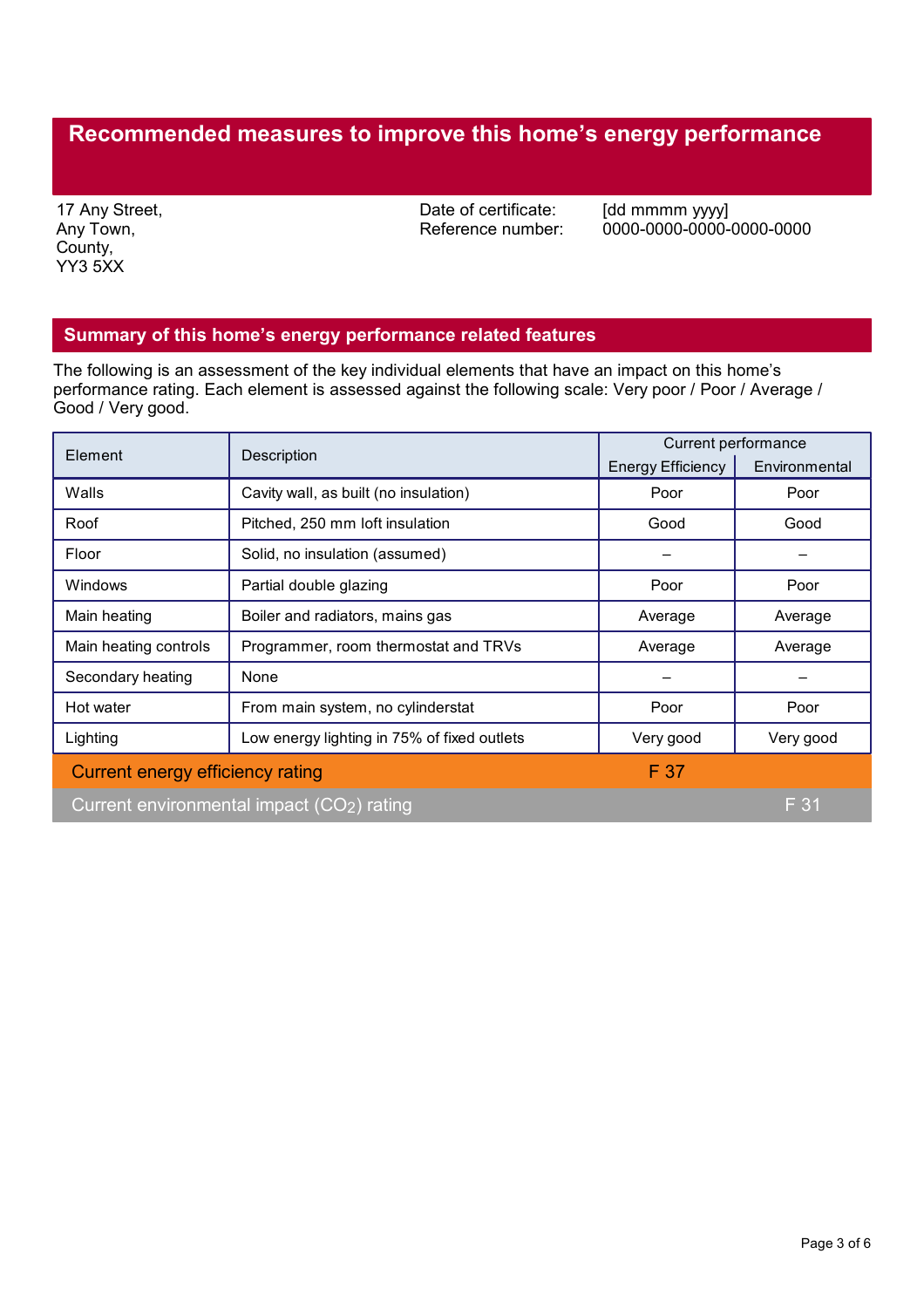## **Recommendations**

The measures below are cost effective. The performance ratings after improvement listed below are cumulative, that is they assume the improvements have been installed in the order that they appear in the table.

| Lower cost measures (up to £500)                         | <b>Typical savings</b> | Performance ratings after improvement |                      |  |
|----------------------------------------------------------|------------------------|---------------------------------------|----------------------|--|
|                                                          | per year               | Energy efficiency                     | Environmental impact |  |
| Cavity wall insulation<br>1                              | £411                   | E 53                                  | E 46                 |  |
| 2 Low energy lighting for all fixed outlets              | £11                    | E 53                                  | E 46                 |  |
| Sub-total                                                | £422                   |                                       |                      |  |
| Higher cost measures (over £500)                         |                        |                                       |                      |  |
| 3 Hot water cylinder thermostat                          | £102                   | D 58                                  | E 51                 |  |
| 4 Replace boiler with<br>Band A condensing boiler        | £323                   | C 73                                  | C 69                 |  |
| Total                                                    | £847                   |                                       |                      |  |
| Potential energy efficiency rating                       |                        | C 73                                  |                      |  |
| Potential environmental impact (CO <sub>2</sub> ) rating |                        |                                       | C <sub>69</sub>      |  |

# **Further measures to achieve even higher standards**

The further measures listed below should be considered in addition to those already specified if aiming for the highest possible standards for this home.

| 5 Replace single glazed windows<br>with low-E double glazing | £40 | C 75 | C <sub>71</sub> |
|--------------------------------------------------------------|-----|------|-----------------|
| 6 Solar photovoltaics<br>panels, 25% of roof area            | £49 | C 77 | C <sub>74</sub> |
| Enhanced energy efficiency rating                            |     | C 77 |                 |
| Enhanced environmental impact (CO2) rating                   |     |      | C. 74           |

Improvements to the energy efficiency and environmental impact ratings will usually be in step with each other. However, they can sometimes diverge because reduced energy costs are not always accompanied by a reduction in carbon dioxide  $(CO<sub>2</sub>)$  emissions.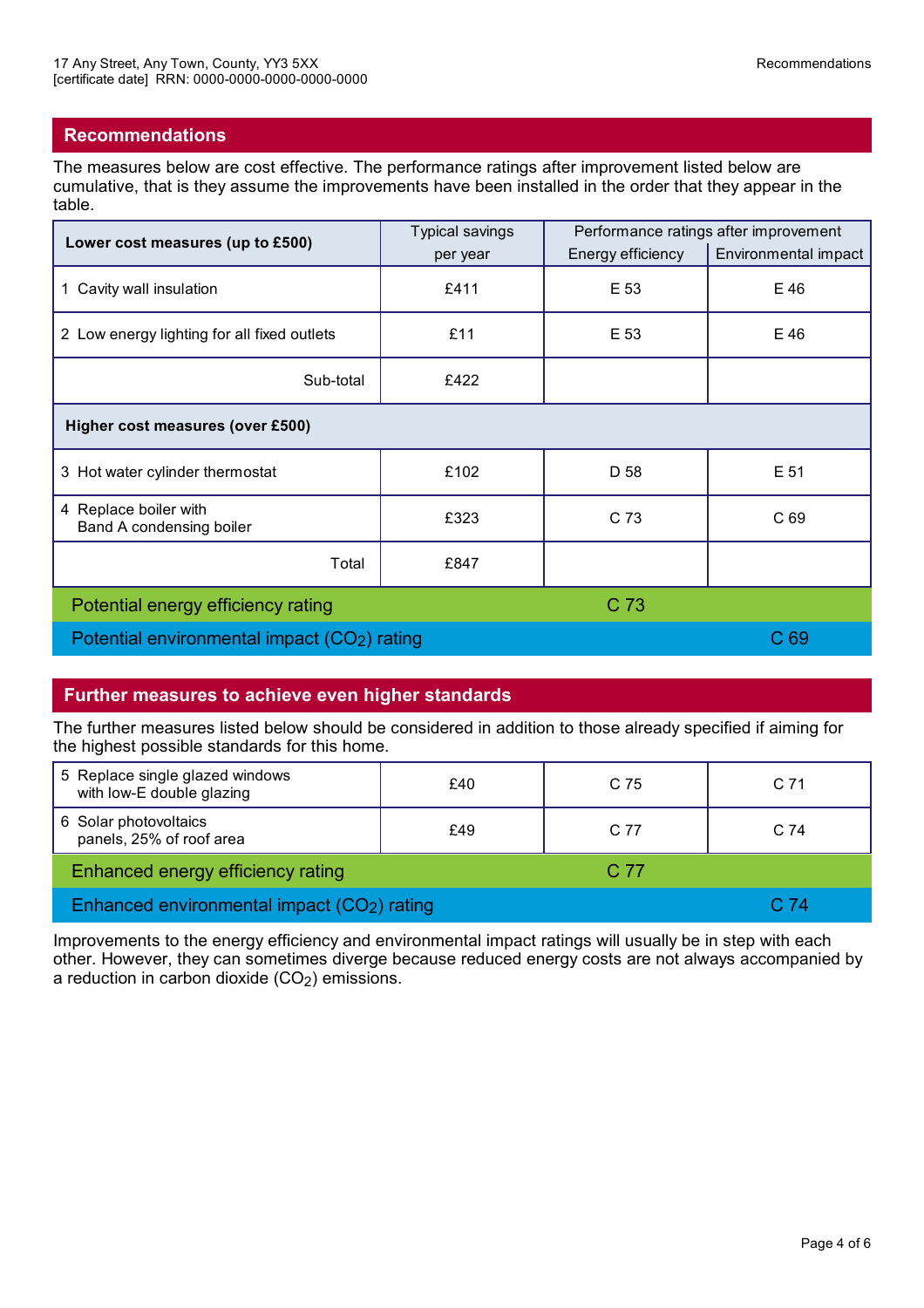# **About the cost effective measures to improve this home's performance ratings**

## **Lower cost measures (typically up to £500 each)**

These measures are relatively inexpensive to install and are worth tackling first. Some of them may be installed as DIY projects. DIY is not always straightforward, and sometimes there are health and safety risks, so take advice before carrying out DIY improvements.

## **1 Cavity wall insulation**

Cavity wall insulation, to fill the gap between the inner and outer layers of external walls with an insulating material, reduces heat loss. The insulation material is pumped into the gap through small holes that are drilled into the outer walls, and the holes are made good afterwards. As specialist machinery is used to fill the cavity, a professional installation company should carry out this work, and they should carry out a thorough survey before commencing work to be sure that this type of insulation is right for this home. They should also provide a guarantee for the work and handle any building control issues. Further information can be obtained from National Cavity Insulation Association (http://dubois.vital.co.uk/database/ceed/cavity.html).

## **2 Low energy lighting**

Replacement of traditional light bulbs with energy saving recommended ones will reduce lighting costs over the lifetime of the bulb, and they last up to 12 times longer than ordinary light bulbs. Also consider selecting low energy light fittings when redecorating; contact the Lighting Association for your nearest stockist of Domestic Energy Efficient Lighting Scheme fittings.

#### **Higher cost measures (typically over £500 each)**

#### **3 Cylinder thermostat**

A hot water cylinder thermostat enables the boiler to switch off when the water in the cylinder reaches the required temperature; this minimises the amount of energy that is used and lowers fuel bills. The thermostat is temperature sensor that sends a signal to the boiler when the required temperature is reached. To be fully effective it needs to be sited in the correct position and hard wired in place, so it should be installed by a competent plumber or heating engineer.

## **4 Band A condensing boiler**

A condensing boiler is capable of much higher efficiencies than other types of boiler, meaning it will burn less fuel to heat this property. This improvement is most appropriate when the existing central heating boiler needs repair or replacement, but there may be exceptional circumstances making this impractical. Condensing boilers need a drain for the condensate which limits their location; remember this when considering remodelling the room containing the existing boiler even if the latter is to be retained for the time being (for example a kitchen makeover). Building Regulations apply to this work, so your local authority building control department should be informed, unless the installer is registered with a competent persons scheme<sup>1</sup>, and can therefore self-certify the work for Building Regulation compliance. Ask a qualified heating engineer to explain the options.

## **About the further measures to achieve even higher standards**

Further measures that could deliver even higher standards for this home.

## **5 Double glazing**

Double glazing is the term given to a system where two panes of glass are made up into a sealed unit. Replacing existing single-glazed windows with double glazing will improve comfort in the home by reducing draughts and cold spots near windows. Double-glazed windows may also reduce noise, improve security and combat problems with condensation. Building Regulations apply to this work, so either use a contractor who is registered with a competent persons scheme<sup>1</sup> or obtain advice from your local authority building control department.

A solar PV system is one which converts light directly into electricity via panels placed on the roof with no

<sup>&</sup>lt;sup>1</sup> For information on competent persons schemes enter "existing competent person schemes" into an internet search engine or contact your local Energy Saving Trust advice centre on 0800 512 012.